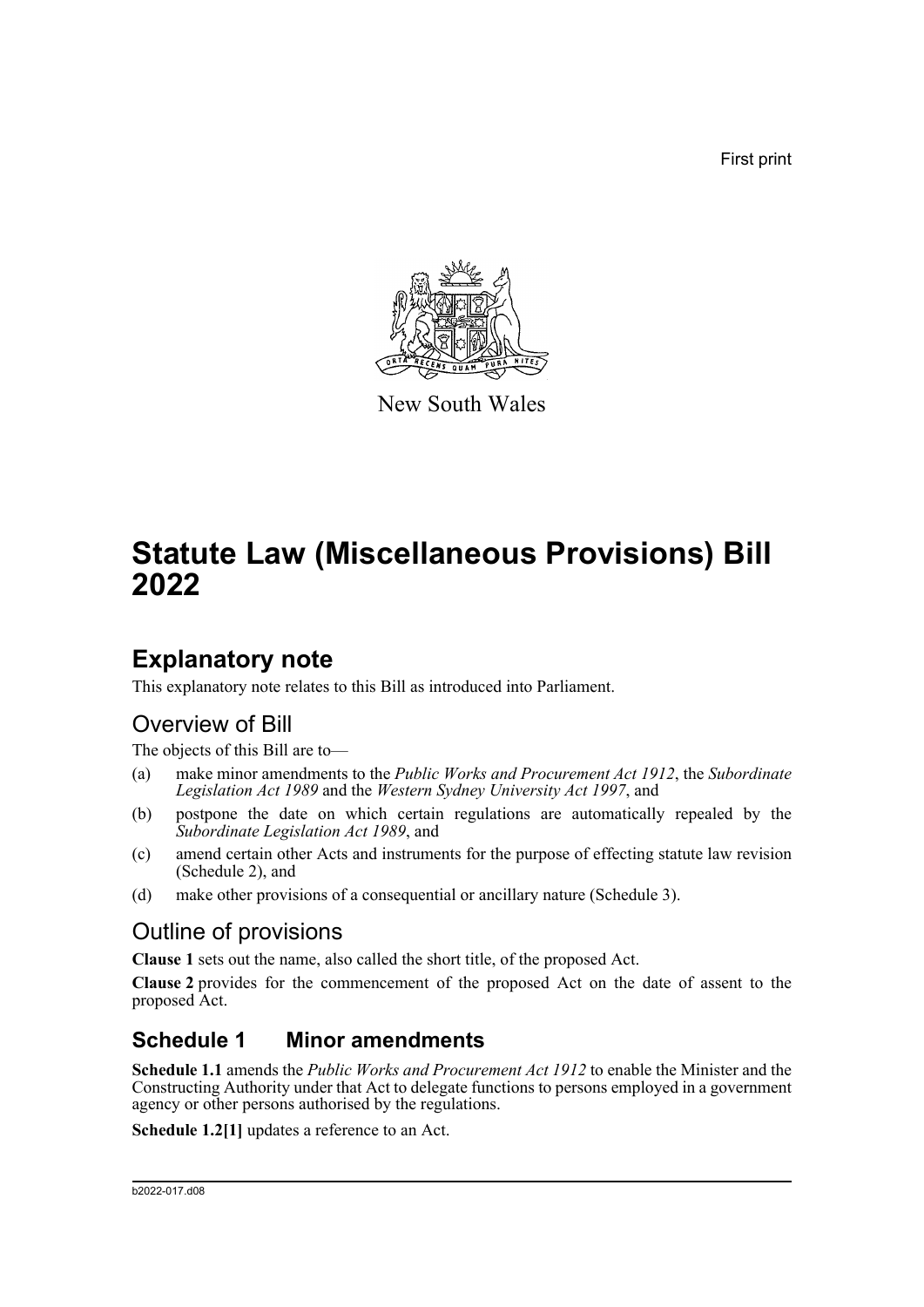**Schedule 1.2[2]** amends the *Subordinate Legislation Act 1989* to postpone, until 1 September 2023, the date on which certain regulations are automatically repealed by the *Subordinate Legislation Act 1989*. As the automatic repeal of each regulation has been postponed at least 5 times, it cannot be further postponed by order under the *Subordinate Legislation Act 1989*, section 11.

The regulations are currently due to be repealed on 1 September 2022 but they continue to be required. Their repeal is proposed to be further postponed for the following reasons—

- (a) A Bill is being prepared as part of the Government's response to *Report No 59—Review of the Heritage Act 1977* by the Legislative Council's Standing Committee on Social Issues. If enacted, the Bill will make substantive amendments to the Act under which the *Heritage Regulation 2012* is made. It is therefore considered premature to remake the Regulation.
- (b) The *Animal Welfare Bill 2022* has been released for public consultation. If enacted, the Bill will repeal and replace the Act under which the *Prevention of Cruelty to Animals Regulation 2012* is made. It is therefore considered premature to remake the Regulation.
- (c) The *Public Interest Disclosures Act 2022*, when commenced, will repeal and replace the Act under which the *Public Interest Disclosures Regulation 2011* is made. It is therefore considered premature to remake the Regulation.

The amendment also re-enacts an existing postponement of the automatic repeal of the *Poisons and Therapeutic Goods Regulation 2008*.

**Schedule 1.3** amends the *Western Sydney University Act 1997* to provide for a member of the Board of Trustees of Western Sydney University to preside at meetings of a committee constituted by the Board, instead of the Deputy Chancellor as is currently the case.

### **Schedule 2 Amendments by way of statute law revision miscellaneous amendments**

**Schedules 2.1, 2.4, 2.27 and 2.33** correct typographical errors in the following—

- (a) *Bankstown Local Environmental Plan 2015*,
- (b) the *Children (Detention Centres) Act 1987*,
- (c) the *Residential Apartment Buildings (Compliance and Enforcement Powers) Act 2020*,
- (d) *Waverley Local Environmental Plan 2012*.

**Schedules 2.2, 2.6[2] and 2.7** remove duplicate punctuation from the following—

- (a) *Camden Local Environmental Plan 2010*,
- (b) the *Children's Guardian Act 2019*,
- (c) the *Crimes (Administration of Sentences) Act 1999*.

**Schedule 2.3** corrects a reference to an internal provision in the *Casino Control Regulation 2019*.

**Schedule 2.5** relocates a misplaced provision in the *Children (Detention Centres) Regulation 2015*.

**Schedules 2.6[1], 2.10, 2.16, 2.24, 2.30 and 2.32[1]** correct numbering errors in the following—

- (a) the *Children's Guardian Act 2019*,
- (b) the *Gas Supply Act 1996*,
- (c) the *Liquor Act 2007*,
- (d) the *Pipelines Act 1967*,
- (e) *State Environmental Planning Policy (Housing) 2021*,
- (f) the *Water Industry Competition (General) Regulation 2021*.

**Schedules 2.8, 2.20, 2.21, 2.25 and 2.28** omit redundant words from the following—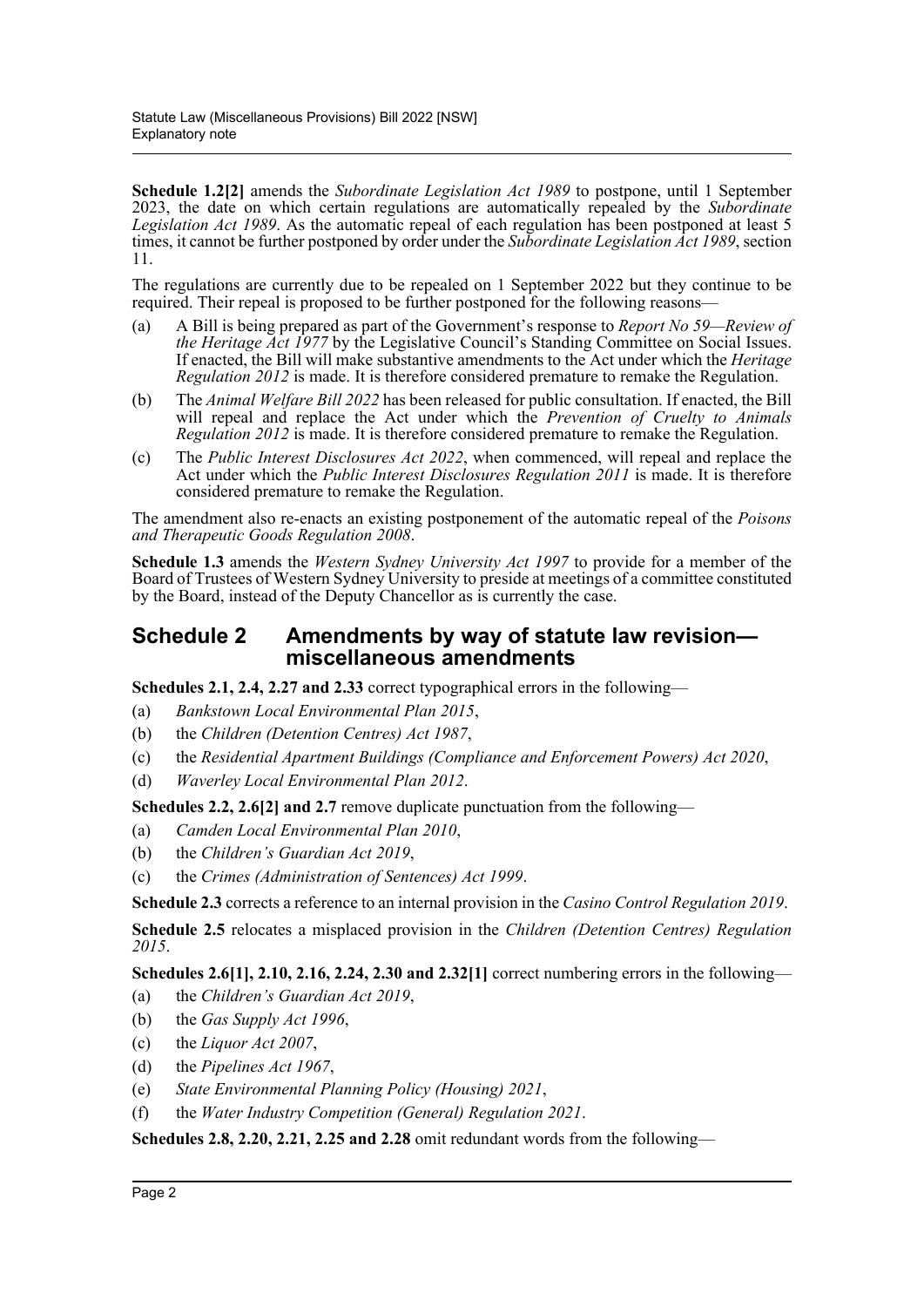- (a) the *Electricity Supply Act 1995*,
- (b) the *Local Land Services Regulation 2014*,
- (c) the *Moratorium Act 1932*,
- (d) *Queanbeyan Local Environmental Plan 1998*,
- (e) *Shoalhaven Local Environmental Plan 2014*.

**Schedules 2.9, 2.17 and 2.29[2]** insert missing words in the following—

- (a) the *Fair Trading Act 1987*,
- (b) the *Liquor Regulation 2018*,
- (c) *State Environmental Planning Policy (Exempt and Complying Development Codes) 2008*.

**Schedule 2.11** omits an incomplete section from the *Centennial Park and Moore Park Trust Act 1983*, proposed to be inserted by the *Greater Sydney Parklands Trust Act 2022*.

**Schedule 2.12** removes unnecessary references to the *Home Building Act 1989* in the *Home Building Act 1989* and uses language consistent with the Act to refer to work declared by the regulations.

**Schedule 2.13** amends the *Infrastructure NSW Act 2011* to update references from "Premier's" to "Minister's" consequent on recent administrative changes.

**Schedules 2.14, 2.22 and 2.32[2]** correct cross-references in the following—

- (a) the *Independent Commission Against Corruption Regulation 2017*,
- (b) the *National Parks and Wildlife Act 1974*,
- (c) the *Water Industry Competition (General) Regulation 2021*.

**Schedule 2.15** omits a redundant cross-reference from the *Land Tax Management Act 1956*.

**Schedule 2.18** inserts column headings in a table in *Liverpool Local Environmental Plan 2008*.

**Schedule 2.19** corrects a reference to the *Modern Slavery Amendment Act 2021*.

**Schedule 2.23[1] and 2.26** insert missing punctuation in—

- (a) *North Sydney Local Environmental Plan 2013*, and
- (b) the *Radiation Control Act 1990*.

**Schedule 2.23[2]** corrects a spelling error in *North Sydney Local Environmental Plan 2013*.

**Schedule 2.29[1]** corrects terminology in *State Environmental Planning Policy (Exempt and Complying Development Codes) 2008*.

**Schedule 2.29[3]** correct a reference to an Act in *State Environmental Planning Policy (Exempt and Complying Development Codes) 2008*.

**Schedule 2.31[1]** updates a reference to the *Local Government (General) Regulation 2021*.

**Schedule 2.31[2]** updates references from "clause" to "section", consistent with the terms used in the *Local Government (General) Regulation 2021*.

**Schedule 2.34** updates references to a presidential member in the *Workplace Injury Management and Workers Compensation Act 1998* to align with the definition contained in the *Personal Injury Commission Act 2020*.

### **Schedule 3 General savings, transitional and other provisions**

**Proposed section 1** ensures that an amendment made by the proposed Act to a repealing or amending provision of an Act or instrument will, if the repealing or amending provision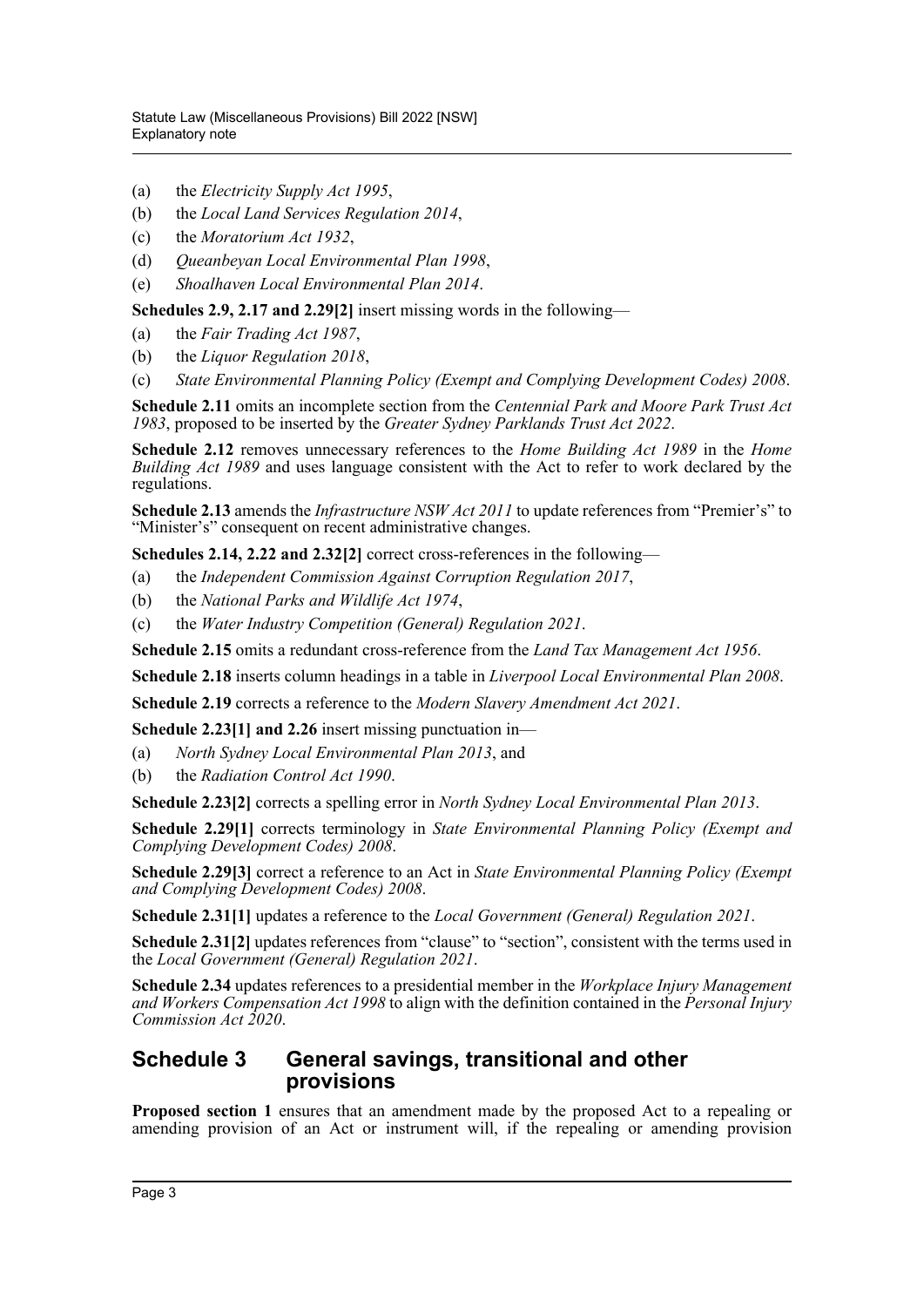commences before the amendment made by the proposed Act, be taken to have commenced on the date the repealing or amending provision commences.

**Proposed section 2** ensures the amendment or repeal of a provision will not, unless expressly provided, vitiate an act done or decision made under the provision as in force before the amendment or repeal.

**Proposed section 3** ensures that, unless expressly provided, an instrument that is in force and made under a provision of an Act that is amended or substituted by the proposed Act will be taken to have been made under the Act as amended.

**Proposed section 4** enables the Governor, by proclamation, to revoke the repeal of any Act or instrument, or a provision of an Act or instrument, by the proposed Act. The Act or instrument, or provision, the subject of the revocation of repeal is taken not to be, and never to have been, repealed.

**Proposed section 5** enables the making of regulations of a savings or transitional nature relating to incidental matters arising out of the proposed Act.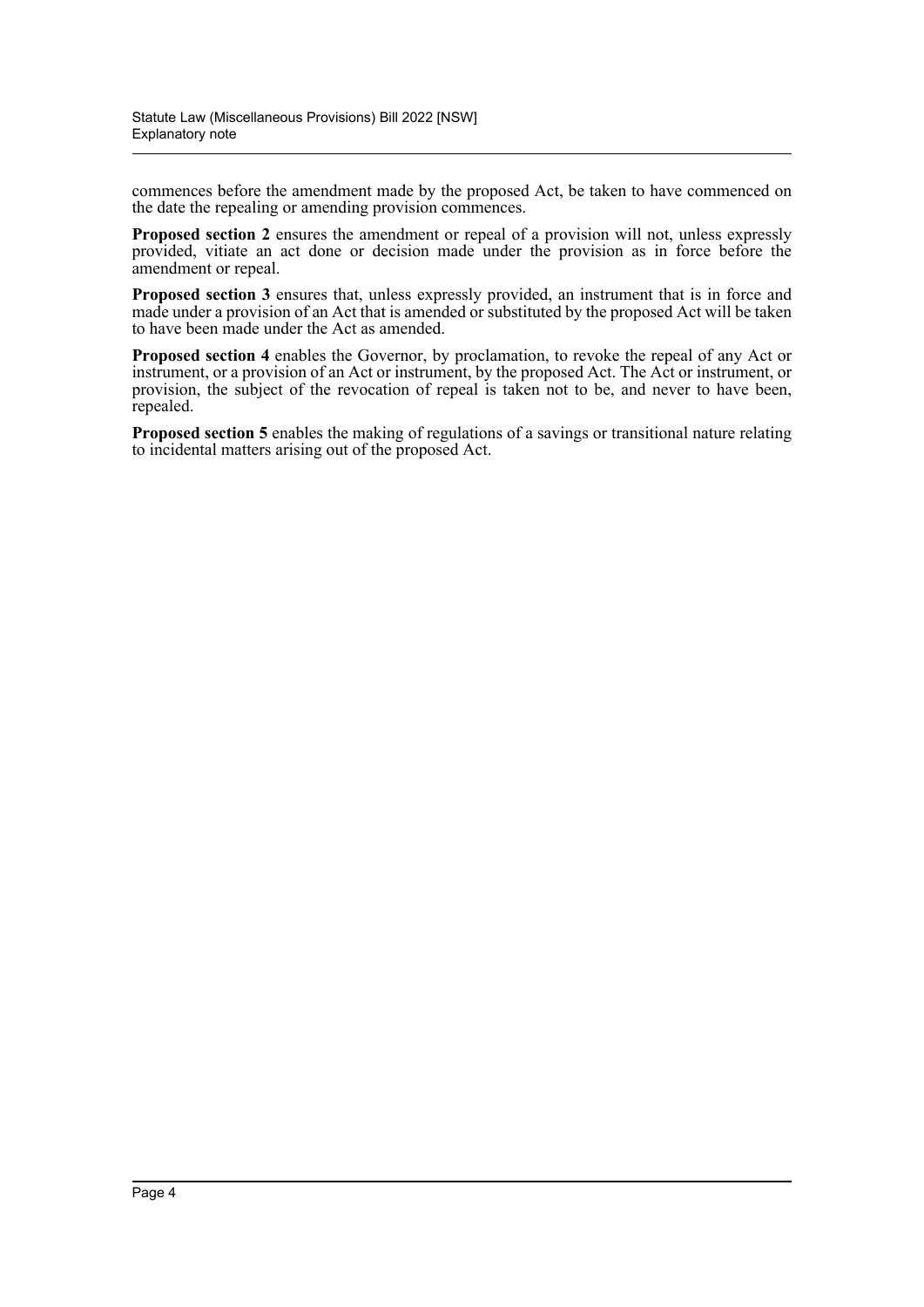First print



New South Wales

# **Statute Law (Miscellaneous Provisions) Bill 2022**

## **Contents**

|                   |                                                                       | Page |
|-------------------|-----------------------------------------------------------------------|------|
|                   | Name of Act                                                           | 2    |
|                   | Commencement                                                          | 2    |
| Schedule 1        | <b>Minor amendments</b>                                               |      |
| <b>Schedule 2</b> | Amendments by way of statute law revision-miscellaneous<br>amendments | 5    |
| Schedule 3        | General savings, transitional and other provisions                    | 10   |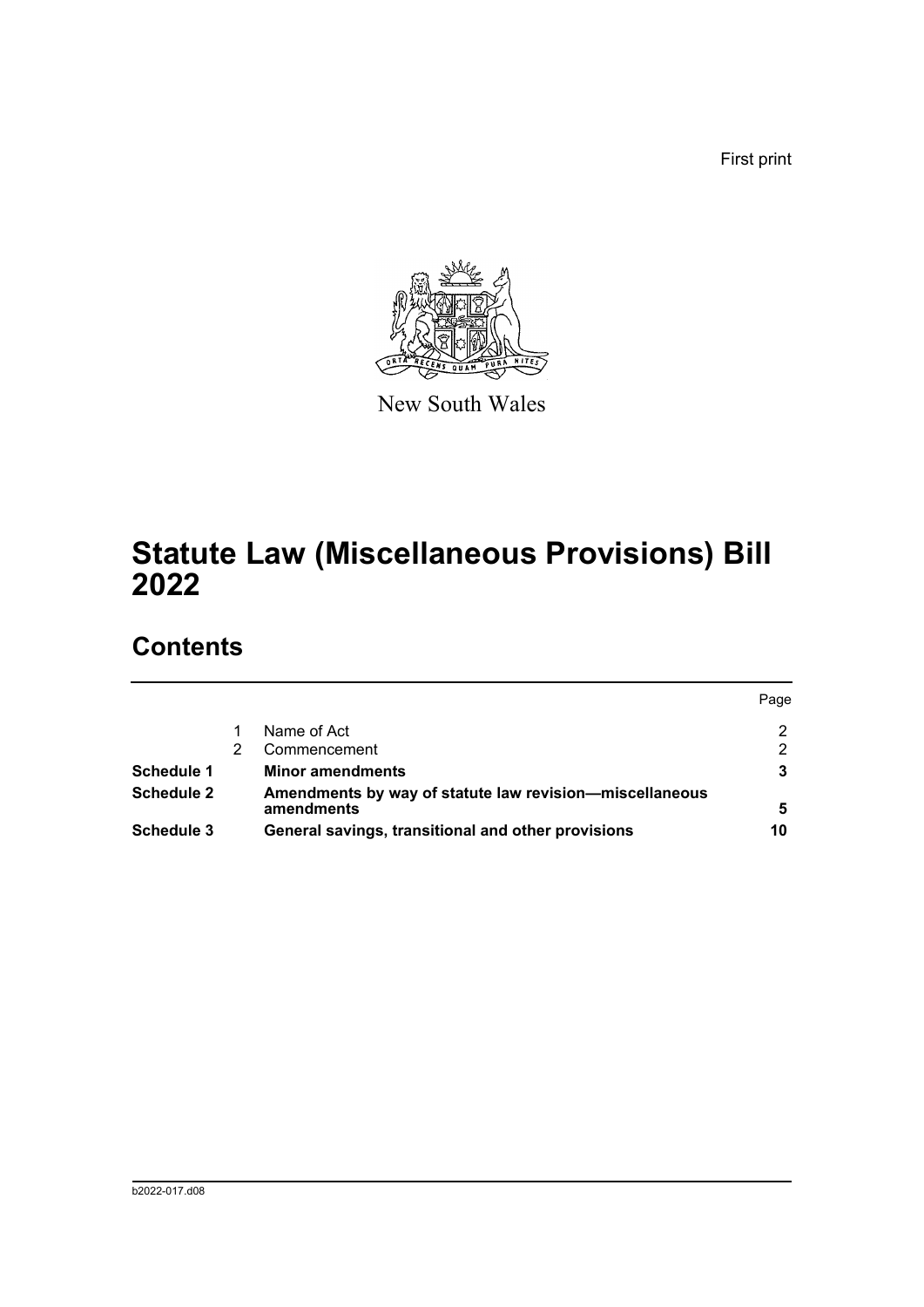

New South Wales

# **Statute Law (Miscellaneous Provisions) Bill 2022**

No , 2022

### **A Bill for**

An Act to amend the *Public Works and Procurement Act 1912*, the *Subordinate Legislation Act 1989*, the *Western Sydney University Act 1997* and for the purpose of effecting statute law revision; and to make certain savings.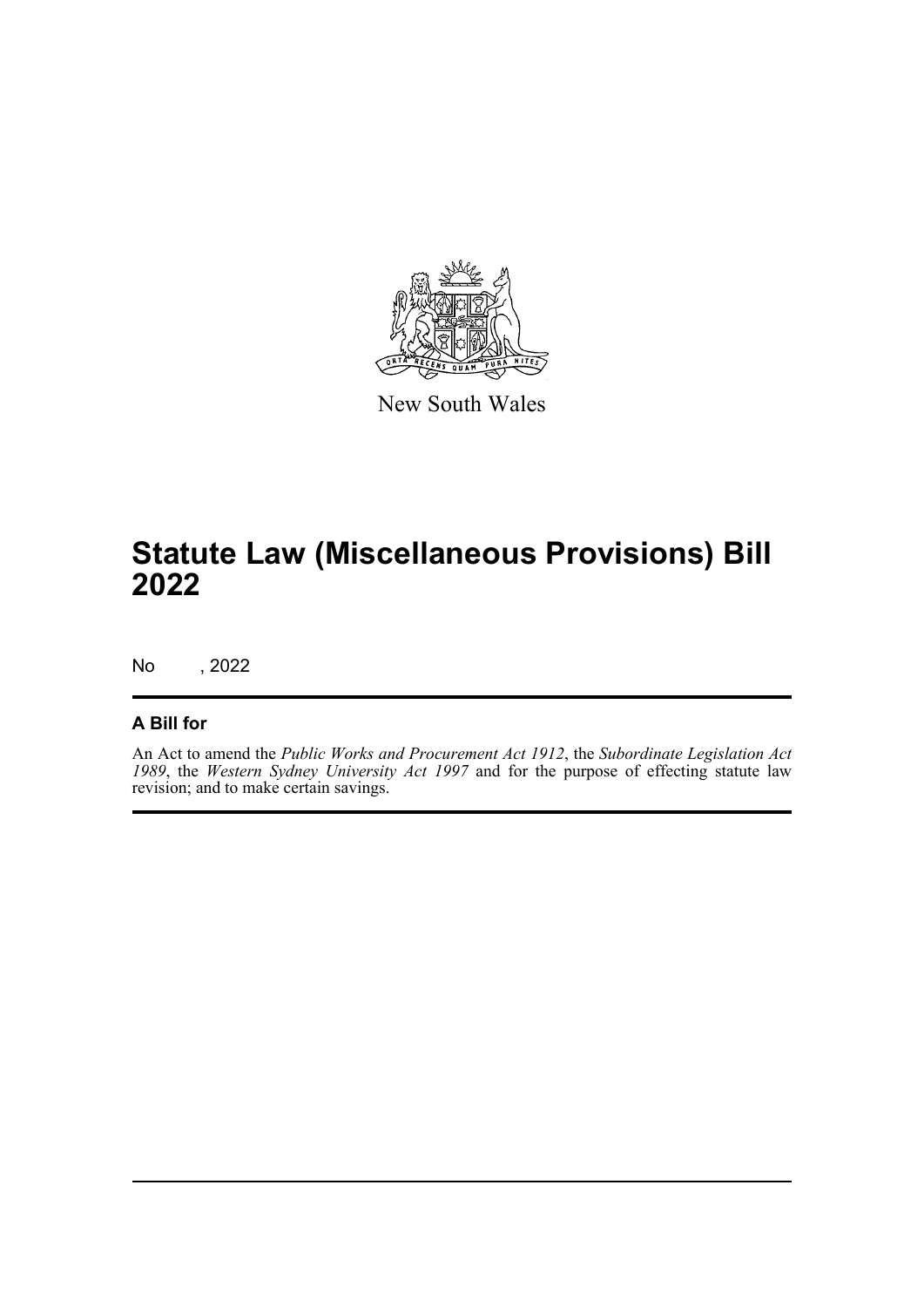<span id="page-6-1"></span><span id="page-6-0"></span>

| The Legislature of New South Wales enacts— |                                                                          |               |
|--------------------------------------------|--------------------------------------------------------------------------|---------------|
|                                            | Name of Act                                                              | $\mathcal{P}$ |
|                                            | This Act is the <i>Statute Law (Miscellaneous Provisions) Act 2022</i> . | 3             |
|                                            | <b>Commencement</b>                                                      | 4             |
|                                            | This Act commences on the date of assent to this Act.                    | 5             |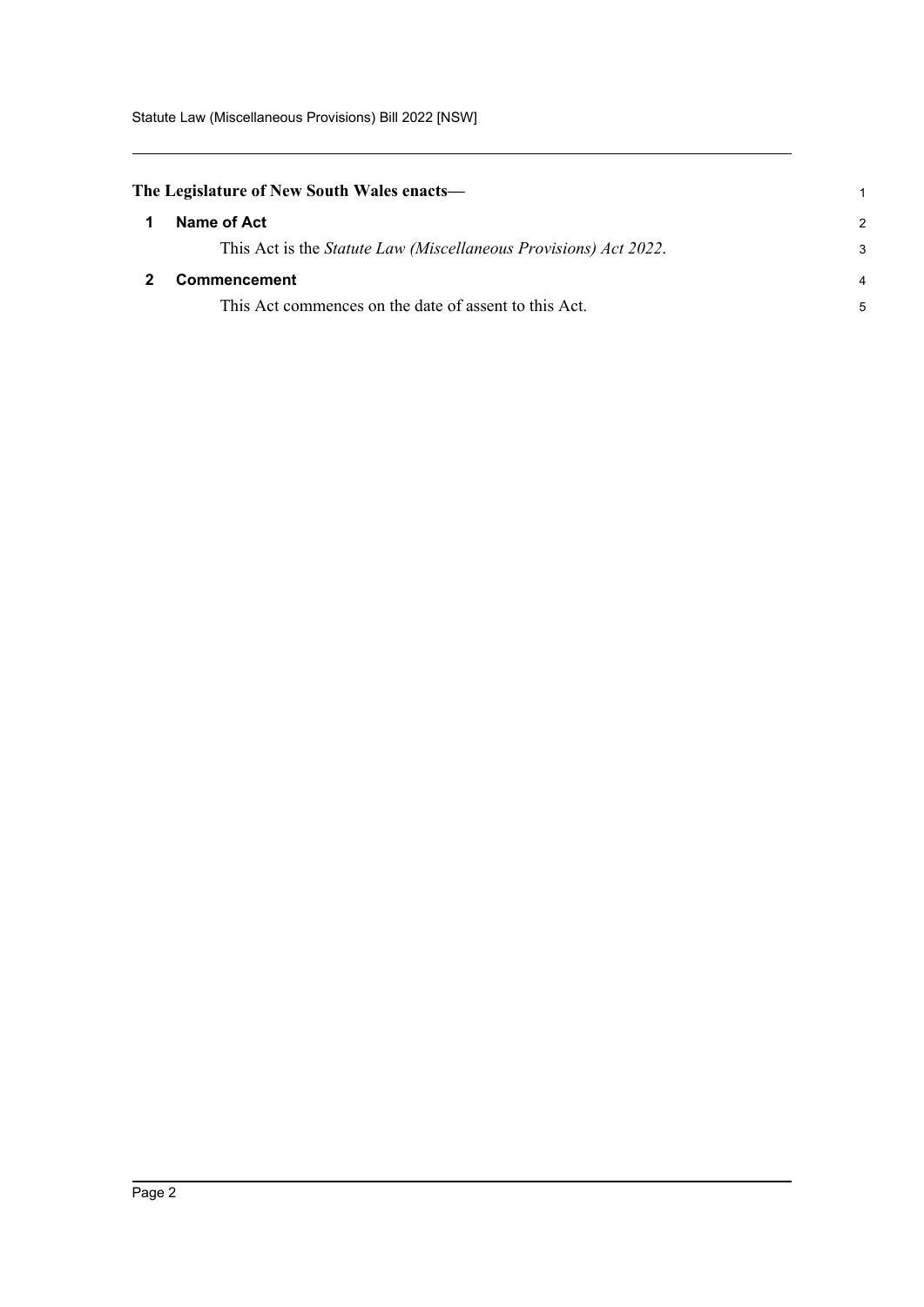<span id="page-7-0"></span>

|       | <b>Schedule 1</b> |                          |                                    | <b>Minor amendments</b>                                                                                                                           | $\mathbf{1}$        |
|-------|-------------------|--------------------------|------------------------------------|---------------------------------------------------------------------------------------------------------------------------------------------------|---------------------|
| 1.1   |                   |                          |                                    | <b>Public Works and Procurement Act 1912 No 45</b>                                                                                                | 2                   |
|       |                   | <b>Section 5B</b>        |                                    |                                                                                                                                                   | 3                   |
|       |                   | Insert after section 5A— |                                    |                                                                                                                                                   |                     |
|       | 5Β                |                          |                                    | <b>Delegation by Minister or Constructing Authority</b>                                                                                           | 5                   |
|       |                   | (1)                      |                                    | The Minister may delegate any of the Minister's functions under this Act,<br>other than this power of delegation, to-                             | 6<br>$\overline{7}$ |
|       |                   |                          | (a)                                | a government agency, or a government agency employee, or                                                                                          | 8                   |
|       |                   |                          | (b)                                | a person, or a class of persons, authorised for the purposes of this<br>subsection by the regulations.                                            | $9\,$<br>10         |
|       |                   | (2)                      |                                    | The Constructing Authority may delegate any of the Constructing Authority's<br>functions under this Act, other than this power of delegation, to- | 11<br>12            |
|       |                   |                          | (a)                                | a government agency, or a government agency employee, or                                                                                          | 13                  |
|       |                   |                          | (b)                                | a person, or a class of persons, authorised for the purposes of this<br>subsection by the regulations.                                            | 14<br>15            |
|       |                   | (3)                      | In this section-                   |                                                                                                                                                   | 16                  |
|       |                   |                          |                                    | <i>government agency</i> has the same meaning as in Part 11.                                                                                      | 17                  |
|       |                   |                          |                                    | <i>government agency employee</i> has the same meaning as in Part 11.                                                                             | 18                  |
| 1.2   |                   |                          |                                    | <b>Subordinate Legislation Act 1989 No 146</b>                                                                                                    | 19                  |
| [1]   |                   |                          |                                    | Schedule 3 Matters not requiring regulatory impact statements                                                                                     | 20                  |
|       |                   |                          |                                    | Omit "Homebush Motor Racing (Sydney 400) Act 2008".                                                                                               | 21                  |
|       |                   |                          |                                    | Insert instead "Motor Sports Events Act 2022".                                                                                                    | 22                  |
| $[2]$ |                   | <b>Schedule 5</b>        |                                    |                                                                                                                                                   | 23                  |
|       |                   |                          | Omit the Schedule. Insert instead— |                                                                                                                                                   | 24                  |
|       |                   | <b>Schedule 5</b>        | rules                              | Further postponement of repeal of statutory                                                                                                       | 25<br>26            |
|       |                   |                          |                                    | section 10A(1)                                                                                                                                    | 27                  |
|       | 1                 |                          |                                    | Postponement of repeal of Poisons and Therapeutic Goods Regulation 2008                                                                           | 28                  |
|       |                   |                          |                                    | The Poisons and Therapeutic Goods Regulation 2008 remains in force until 1<br>September 2024, unless sooner repealed.                             | 29<br>30            |
|       | $\mathbf 2$       |                          |                                    | Postponement of repeal of statutory rules until 1 September 2023                                                                                  | 31                  |
|       |                   |                          | sooner repealed-                   | The following statutory rules remain in force until 1 September 2023, unless                                                                      | 32<br>33            |
|       |                   |                          | (a)                                | Heritage Regulation 2012,                                                                                                                         | 34                  |
|       |                   |                          | (b)                                | Prevention of Cruelty to Animals Regulation 2012,                                                                                                 | 35                  |
|       |                   |                          | (c)                                | Public Interest Disclosures Regulation 2011.                                                                                                      | 36                  |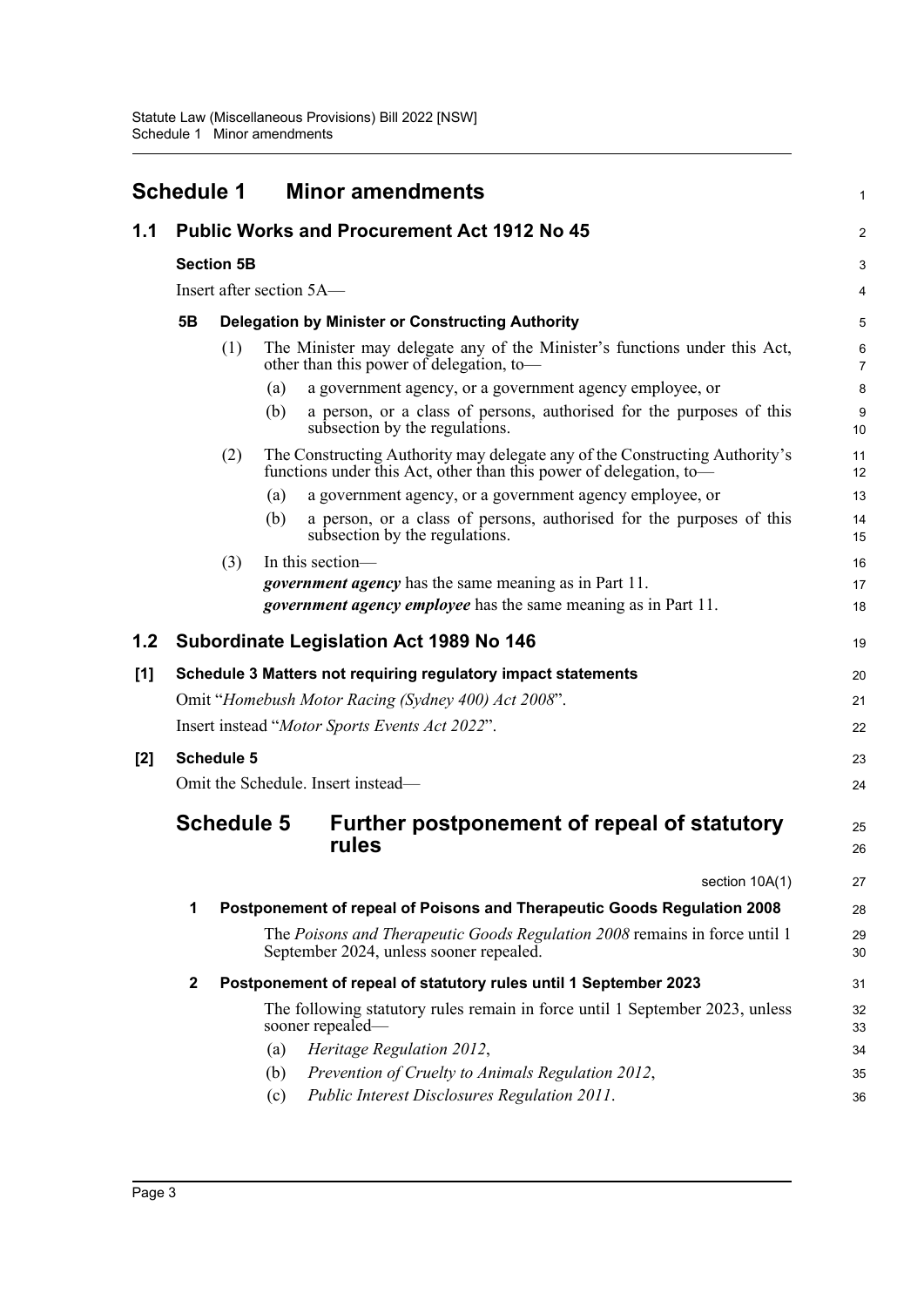| 1.3 | Western Sydney University Act 1997 No 116 |                                                                                                                                                  |  |  |
|-----|-------------------------------------------|--------------------------------------------------------------------------------------------------------------------------------------------------|--|--|
|     |                                           | Schedule 1 Provisions relating to members and procedure of Board                                                                                 |  |  |
|     |                                           | Omit clause 7(2A). Insert instead—                                                                                                               |  |  |
|     | (2A)                                      | At a meeting of a committee constituted by the Board, the following<br>committee member is to preside—                                           |  |  |
|     |                                           | a member of the Board appointed by the Board, or<br>(a)                                                                                          |  |  |
|     |                                           | if no member is appointed or in the absence of the appointed member—<br>(b)<br>a Board member elected by and from the committee members present. |  |  |

1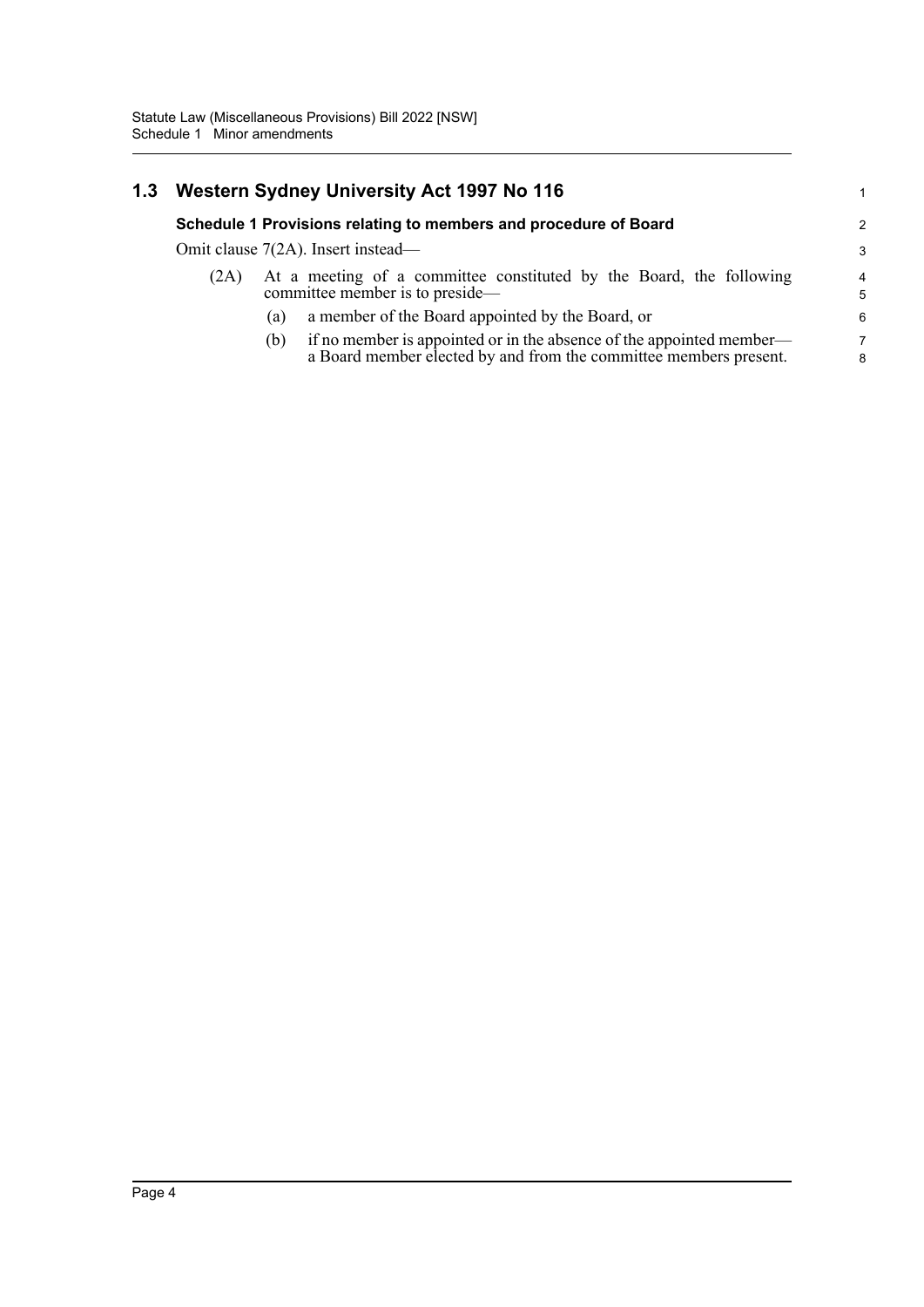<span id="page-9-0"></span>

| <b>Schedule 2</b> |                       | Amendments by way of statute law revision-<br>miscellaneous amendments                                             | $\mathbf{1}$<br>$\overline{2}$ |
|-------------------|-----------------------|--------------------------------------------------------------------------------------------------------------------|--------------------------------|
| 2.1               |                       | <b>Bankstown Local Environmental Plan 2015</b>                                                                     | 3                              |
|                   | Clause 6.15, heading  |                                                                                                                    | 4                              |
|                   |                       | Omit "ratio-". Insert instead "ratio".                                                                             | 5                              |
| 2.2               |                       | <b>Camden Local Environmental Plan 2010</b>                                                                        | 6                              |
| [1]               | <b>Land Use Table</b> |                                                                                                                    | $\overline{7}$                 |
|                   |                       | Omit "Correctional centres;;" from Zone RU1 Primary Production, item 4.<br>Insert instead "Correctional centres;". | 8                              |
|                   |                       |                                                                                                                    | 9                              |
| $[2]$             |                       | Land Use Table, Zone RU2 Rural Landscape, item 4<br>Omit "Crematoria;;". Insert instead "Crematoria;".             | 10<br>11                       |
| 2.3               |                       | <b>Casino Control Regulation 2019</b>                                                                              | 12                             |
|                   |                       | Clause 45 Casino precincts-the Act, s 81(4)                                                                        |                                |
|                   |                       | Omit "this section" from clause 45(2). Insert instead "this clause".                                               | 13<br>14                       |
| 2.4               |                       | <b>Children (Detention Centres) Act 1987 No 57</b>                                                                 | 15                             |
|                   |                       | Section 53 Conditions of parole generally                                                                          | 16                             |
|                   |                       | Omit "Parts" from section 53(5). Insert instead "Part".                                                            | 17                             |
| 2.5               |                       | <b>Children (Detention Centres) Regulation 2015</b>                                                                | 18                             |
|                   |                       | Clause 148A Exchange of information with Commissioner of Fines Administration                                      | 19                             |
|                   |                       | Relocate the clause to after clause 148AC in Part 12A.                                                             | 20                             |
| 2.6               |                       | <b>Children's Guardian Act 2019 No 25</b>                                                                          | 21                             |
| [1]               |                       | Section 8G Meaning of "prescribed agency"                                                                          | 22                             |
|                   |                       | Renumber paragraphs $(f)$ – $(i)$ as $(e)$ – $(h)$ .                                                               | 23                             |
| $[2]$             |                       | Section 27 Who must give report of reportable allegation or conviction                                             | 24                             |
|                   |                       | Omit "employer,," from section 27(3). Insert instead "employer,".                                                  | 25                             |
| 2.7               |                       | Crimes (Administration of Sentences) Act 1999 No 93                                                                | 26                             |
|                   |                       | Section 40 Certain unlawful absences not to affect length of sentence                                              | 27                             |
|                   |                       | Omit ", and" from section $40(1)(c)$ . Insert instead ", and".                                                     | 28                             |
| 2.8               |                       | <b>Electricity Supply Act 1995 No 94</b>                                                                           | 29                             |
|                   |                       | <b>Schedule 4A Energy security safeguard schemes</b>                                                               | 30                             |
|                   |                       | Omit "a a" from clause 144A(2)(b). Insert instead "a".                                                             | 31                             |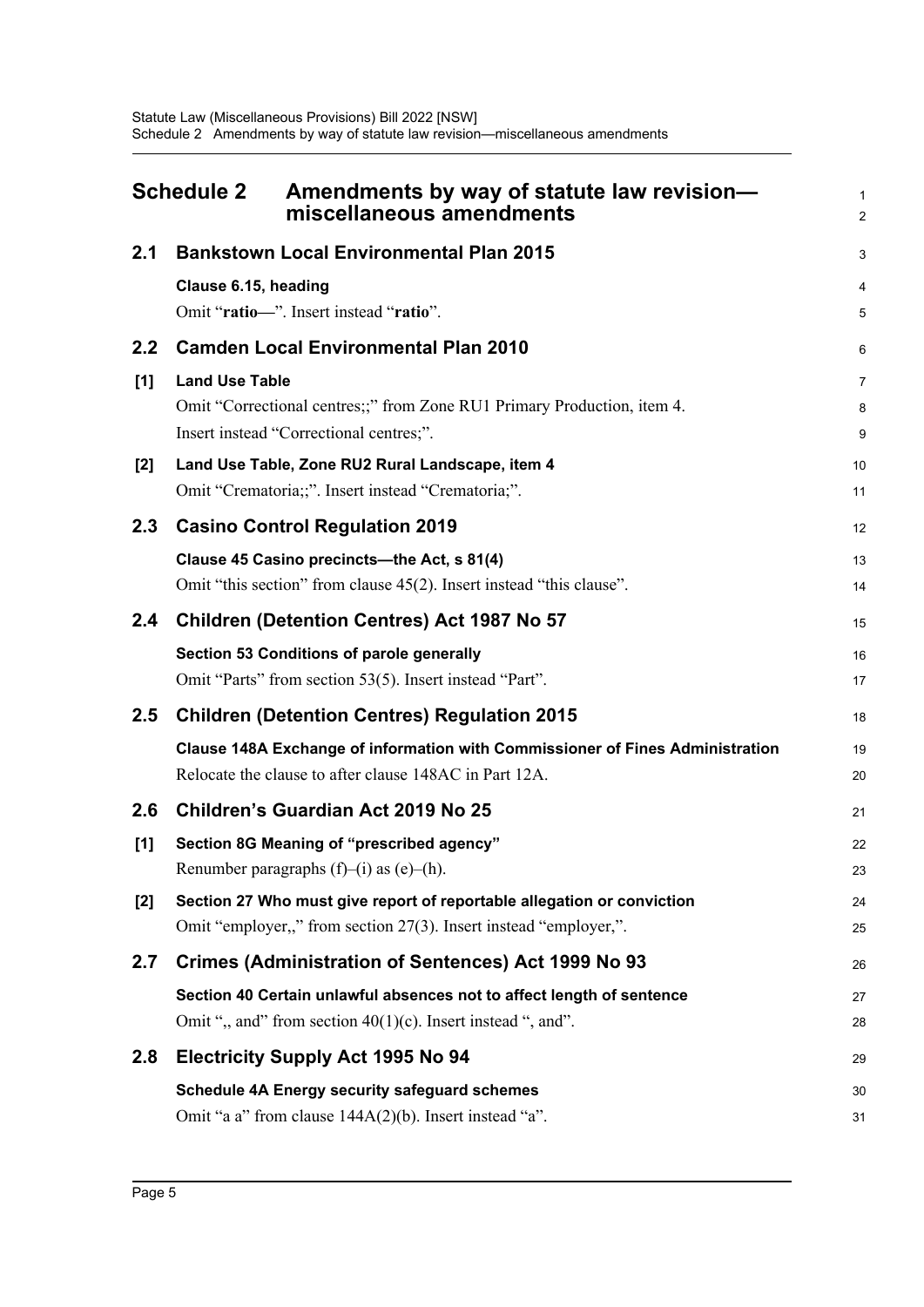Statute Law (Miscellaneous Provisions) Bill 2022 [NSW] Schedule 2 Amendments by way of statute law revision—miscellaneous amendments

| 2.9   | Fair Trading Act 1987 No 68                                                                                                                                      | 1              |
|-------|------------------------------------------------------------------------------------------------------------------------------------------------------------------|----------------|
|       | Section 47A Disclosure of prejudicial terms relating to supply of goods or services                                                                              | $\overline{c}$ |
|       | Omit "supply or goods" from section $47A(3)(d)$ .                                                                                                                | 3              |
|       | Insert instead "supply of goods or services".                                                                                                                    | 4              |
|       | 2.10 Gas Supply Act 1996 No 38                                                                                                                                   | 5              |
| [1]   | Section 50AA Responsibility to pay for removing obstruction of gas works                                                                                         | 6              |
|       | Renumber section $50AA(3)(b)(a)$ and (b) as (i) and (ii), respectively.                                                                                          | 7              |
| $[2]$ | Section 50AB Responsibility to pay for repairs to gas works                                                                                                      | 8              |
|       | Renumber section $50AB(3)(b)(a)$ and (b) as (i) and (ii), respectively.                                                                                          | 9              |
|       | 2.11 Greater Sydney Parklands Trust Act 2022 No 9                                                                                                                | 10             |
|       | <b>Schedule 5 Amendment of other legislation</b>                                                                                                                 | 11             |
|       | Omit proposed section 18AA from Schedule 5.2[7].                                                                                                                 | 12             |
|       | 2.12 Home Building Act 1989 No 147                                                                                                                               | 13             |
| $[1]$ | Section 15A Unqualified mechanical services and medical gas work                                                                                                 | 14             |
|       | Omit "work declared to be refrigeration work or air-conditioning work by the regulations<br>under the <i>Home Building Act 1989</i> " from section $15A(5)(b)$ . | 15<br>16       |
|       | Insert instead "work declared by the regulations to be refrigeration work or air-conditioning<br>work".                                                          | 17<br>18       |
| $[2]$ | Section 15A(5)(c)                                                                                                                                                | 19             |
|       | Omit "within the meaning of the <i>Home Building Act 1989</i> ".                                                                                                 | 20             |
|       | 2.13 Infrastructure NSW Act 2011 No 23                                                                                                                           | 21             |
|       | Sections 18(2), 21(2) and 25(2)                                                                                                                                  | 22             |
|       | Omit "Premier's" wherever occurring. Insert instead "Minister's".                                                                                                | 23             |
|       | 2.14 Independent Commission Against Corruption Regulation 2017                                                                                                   | 24             |
|       | <b>Appendix NSW Ministerial Code of Conduct</b>                                                                                                                  | 25             |
|       | Omit "Part 2, Division 7" from the Schedule to the NSW Ministerial Code of Conduct,<br>clause $16A(2)$ , definition of <i>property developer</i> .               | 26<br>27       |
|       | Insert instead "Part 3, Division 7".                                                                                                                             | 28             |
|       | 2.15 Land Tax Management Act 1956 No 26                                                                                                                          | 29             |
|       | Section 10 Land exempted from tax                                                                                                                                | 30             |
|       | Omit ", $10G$ " from section $10(1)$ .                                                                                                                           | 31             |
|       |                                                                                                                                                                  |                |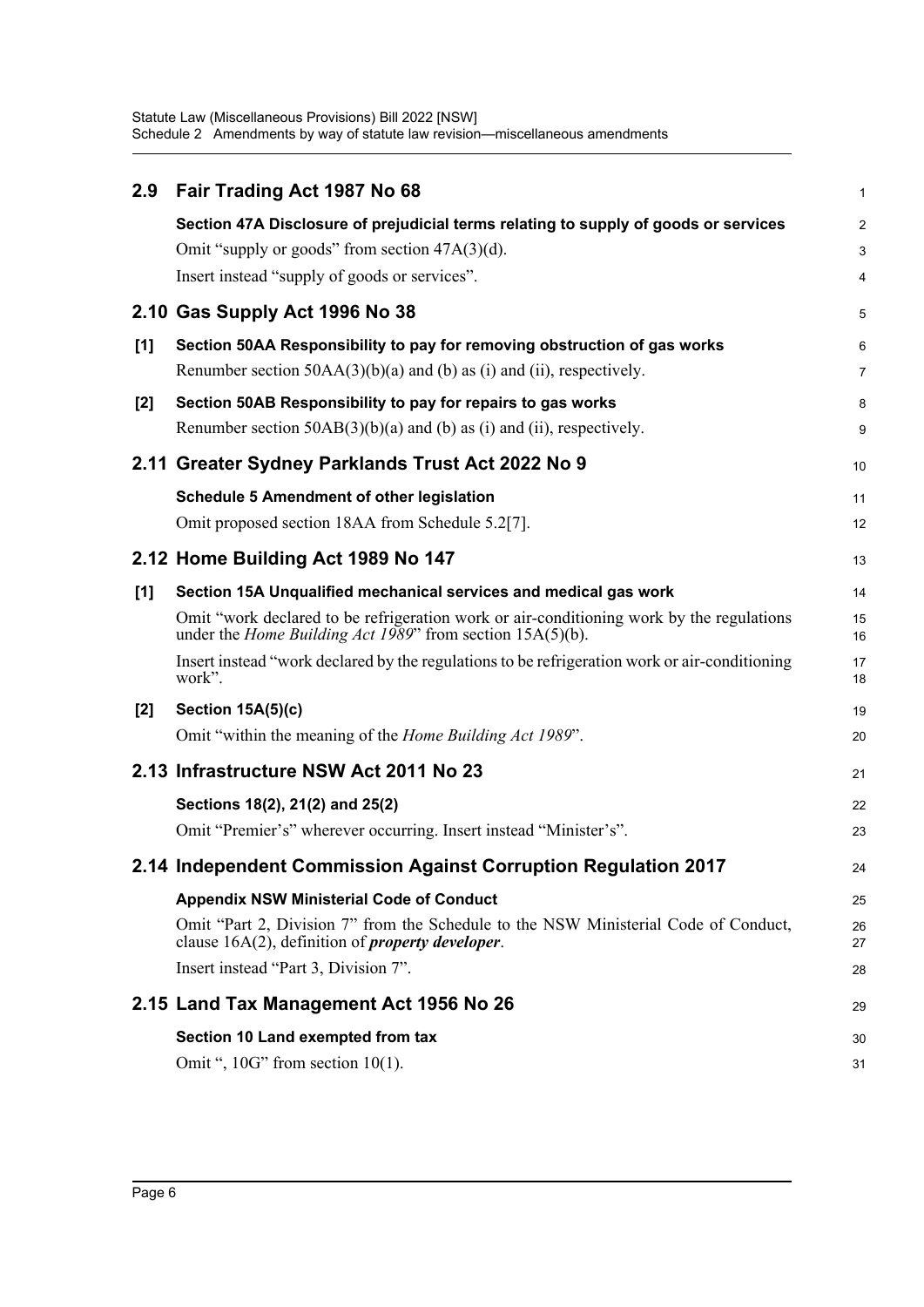Statute Law (Miscellaneous Provisions) Bill 2022 [NSW] Schedule 2 Amendments by way of statute law revision—miscellaneous amendments

|       | 2.16 Liquor Act 2007 No 90                                                                         | 1              |
|-------|----------------------------------------------------------------------------------------------------|----------------|
|       | <b>Section 159 Regulations</b>                                                                     | $\overline{a}$ |
|       | Renumber section $159(2)(f4)$ and $(f4)$ as section $159(2)(f4)$ and $(f5)$ , respectively.        | 3              |
|       | 2.17 Liquor Regulation 2018                                                                        | 4              |
|       | <b>Clause 48D Conditions of pop-up licences</b>                                                    | 5              |
|       | Omit "Authority," from clause 48D(2)(b). Insert instead "Authority, or".                           | 6              |
|       | 2.18 Liverpool Local Environmental Plan 2008                                                       | 7              |
|       | <b>Schedule 5 Environmental heritage</b>                                                           | 8              |
|       | Insert "Significance" and "Item no" as headings to Part 3, columns 5 and 6, respectively.          | 9              |
|       | 2.19 Local Government Act 1993 No 30                                                               | 10             |
|       | Schedule 8 Savings, transitional and other provisions consequent on the enactment<br>of other Acts | 11<br>12       |
|       | Omit "Modern Slavery Amendment Bill 2021" from the heading to Part 42.                             | 13             |
|       | Insert instead "Modern Slavery Amendment Act 2021".                                                | 14             |
|       | 2.20 Local Land Services Regulation 2014                                                           | 15             |
|       | <b>Schedule 1 Elections for members of local boards</b>                                            | 16             |
|       | Omit "or or" from clause 45. Insert instead "or".                                                  | 17             |
|       | 2.21 Moratorium Act 1932 No 57                                                                     | 18             |
|       | Section 14 Consent by mortgagor to exercise of rights, powers, and remedies by<br>mortgagee        | 19<br>20       |
|       | Omit "or or" from section $14(4)(a)$ . Insert instead "or".                                        | 21             |
|       | 2.22 National Parks and Wildlife Act 1974 No 80                                                    | 22             |
|       | Schedule 3 Savings, transitional and other provisions                                              | 23             |
|       | Omit "section 73(7)" from clause 77(2). Insert instead "section 73B(7)".                           | 24             |
|       | 2.23 North Sydney Local Environmental Plan 2013                                                    | 25             |
| [1]   | <b>Land Use Table</b>                                                                              | 26             |
|       | Omit "Take away food and drink premises" from Zone B1 Neighbourhood Centre, item 3.                | 27             |
|       | Insert instead "Take away food and drink premises;".                                               | 28             |
| $[2]$ | <b>Schedule 5 Environmental heritage</b>                                                           | 29             |
|       | Omit "Whitely" from Part 1, item I0360. Insert instead "Whiteley".                                 | 30             |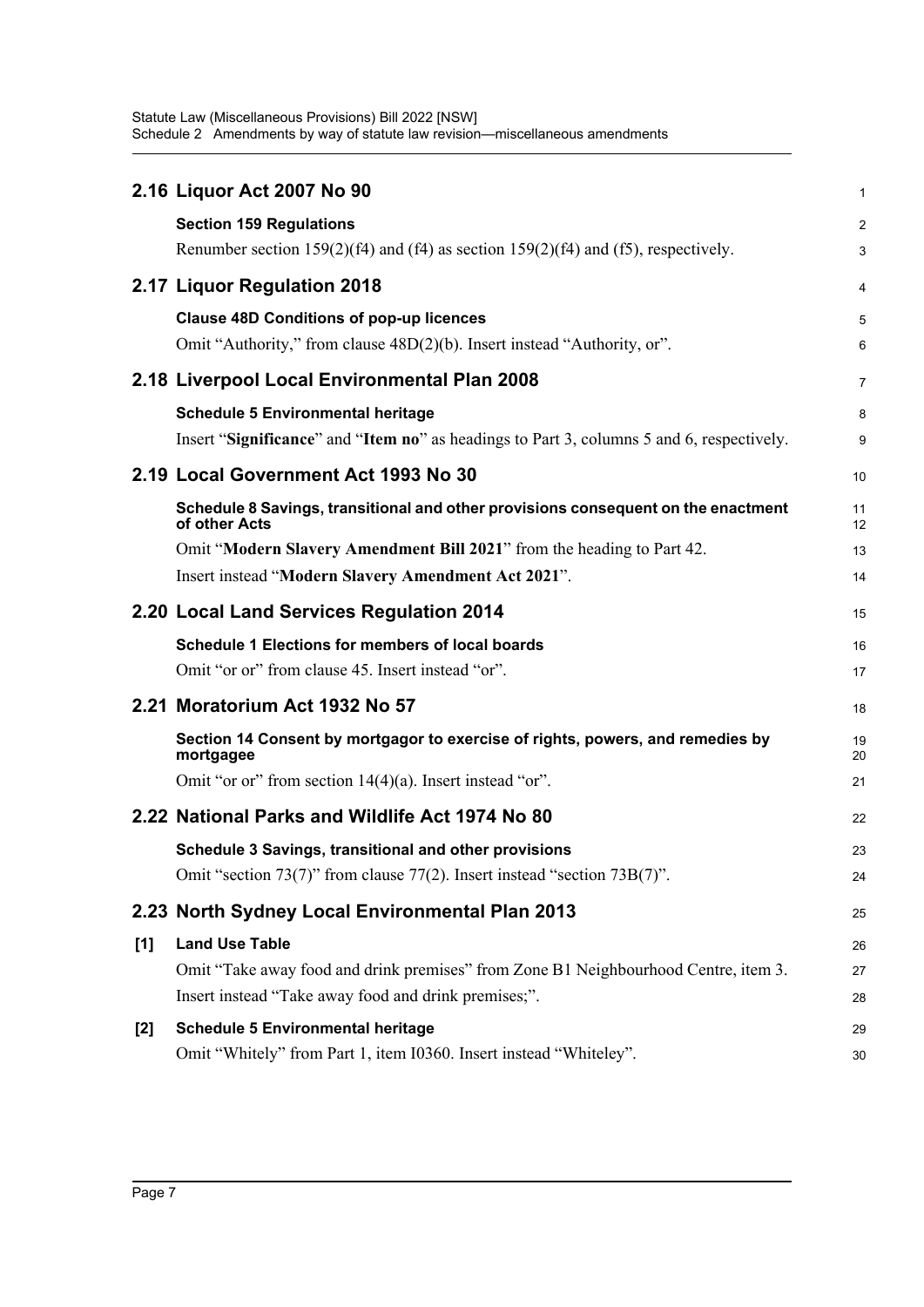Statute Law (Miscellaneous Provisions) Bill 2022 [NSW] Schedule 2 Amendments by way of statute law revision—miscellaneous amendments

|       | 2.24 Pipelines Act 1967 No 90                                                                    | 1              |
|-------|--------------------------------------------------------------------------------------------------|----------------|
|       | Section 5A Minister may require certain pipelines to be licensed                                 | $\overline{c}$ |
|       | Renumber section $5A(3)(i)$ and $(ii)$ as (a) and (b), respectively.                             | 3              |
|       | 2.25 Queanbeyan Local Environmental Plan 1998                                                    | 4              |
|       | Clause 25 Multi dwelling housing-matters for consideration                                       | 5              |
|       | Omit "and, and" from clause 25(c). Insert instead "and".                                         | 6              |
|       | 2.26 Radiation Control Act 1990 No 13                                                            | 7              |
|       | Section 28J Liability of Authority, State and others                                             | 8              |
|       | Omit "Authority any members" from section 28J(2).                                                | 9              |
|       | Insert instead "Authority, any members".                                                         | 10             |
|       | 2.27 Residential Apartment Buildings (Compliance and Enforcement                                 | 11             |
|       | <b>Powers) Act 2020 No 9</b>                                                                     | 12             |
|       | <b>Section 51 Compliance cost notices</b>                                                        | 13             |
|       | Omit "lead" from section 51(2)(c). Insert instead "led".                                         | 14             |
|       | 2.28 Shoalhaven Local Environmental Plan 2014                                                    | 15             |
|       | <b>Schedule 5 Environmental heritage</b>                                                         | 16             |
|       | Omit "including and" from Part 1, Item 9. Insert instead "including".                            | 17             |
|       | 2.29 State Environmental Planning Policy (Exempt and Complying<br><b>Development Codes) 2008</b> | 18<br>19       |
| [1]   | Clause 2.30AD, heading                                                                           | 20             |
|       | Omit the heading. Insert instead—                                                                | 21             |
|       | 2.30AD Development standards                                                                     | 22             |
| $[2]$ | Clause 2.30AD(1)(b)                                                                              | 23             |
|       | Insert "and" after "premises,".                                                                  | 24             |
| $[3]$ | <b>Clause 2.30AD(2)</b>                                                                          | 25             |
|       | Omit "Liquor Act 2017" from the definition of existing relevant condition, paragraph (c).        | 26             |
|       | Insert instead "Liquor Act 2007".                                                                | 27             |
|       | 2.30 State Environmental Planning Policy (Housing) 2021                                          | 28             |
|       | <b>Section 45 Interpretation</b>                                                                 | 29             |
|       | Omit " $(1)$ ".                                                                                  | 30             |
|       |                                                                                                  |                |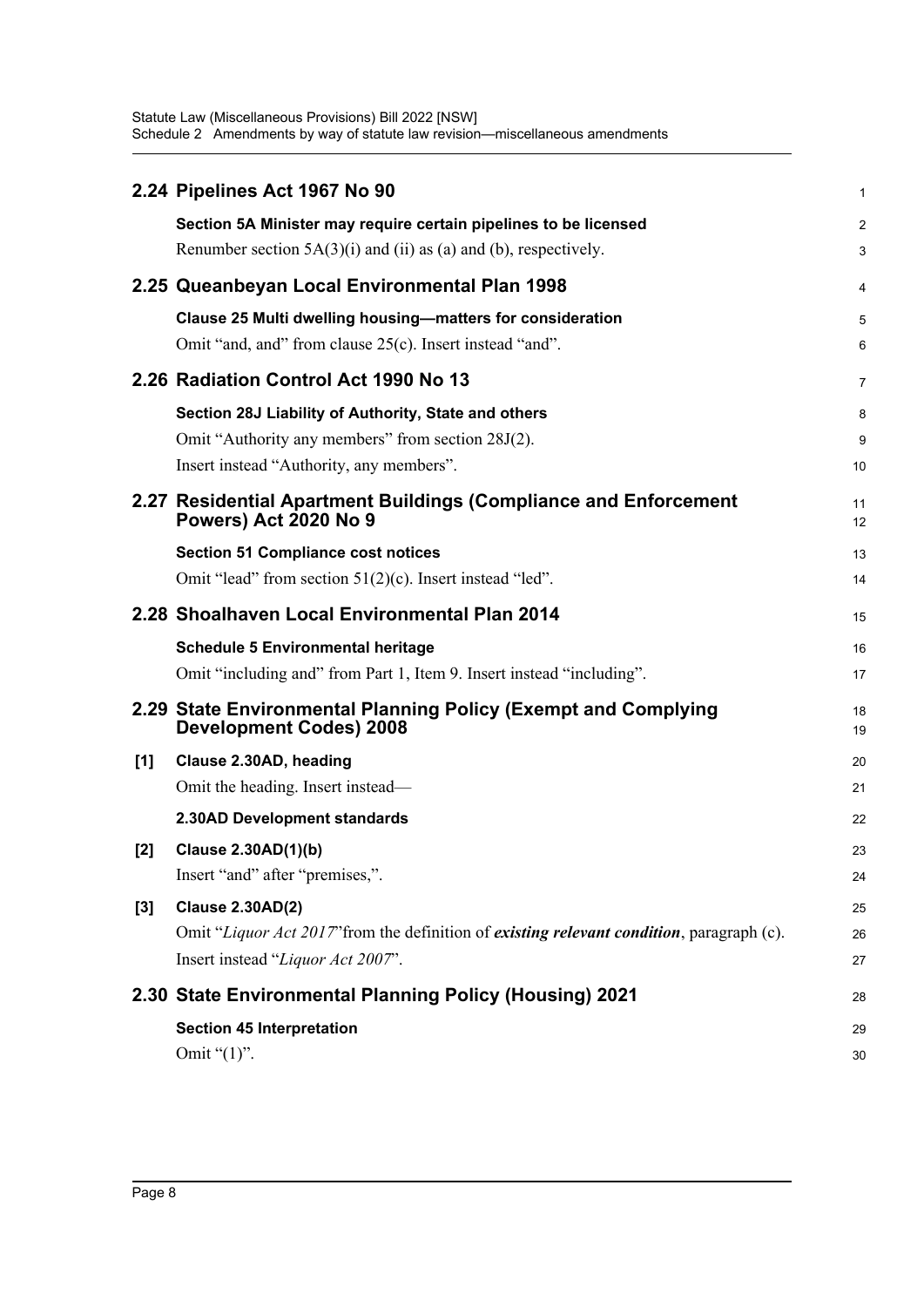|       | 2.31 Water Industry Competition Amendment Act 2021 No 26                                        | $\mathbf{1}$        |
|-------|-------------------------------------------------------------------------------------------------|---------------------|
| $[1]$ | Schedule 2 Consequential amendments to other legislation                                        | $\overline{2}$      |
|       | Omit "Local Government (General) Regulation 2005" from the heading to Schedule<br>2.10.         | 3<br>$\overline{4}$ |
|       | Insert instead "Local Government (General) Regulation 2021".                                    | 5                   |
| [2]   | Schedule 2.10                                                                                   | 6                   |
|       | Omit "Clause" and "clause" wherever occurring.                                                  | $\overline{7}$      |
|       | Insert instead "Section" and "section", respectively.                                           | 8                   |
|       | 2.32 Water Industry Competition (General) Regulation 2021                                       | 9                   |
| [1]   | <b>Schedule 2 Conditions for retail suppliers' licences</b>                                     | 10                  |
|       | Omit " $(1)$ " from section 9.                                                                  | 11                  |
| $[2]$ | Schedule 2, section 14(4)                                                                       | 12                  |
|       | Omit "section $9(1)(a)(i)$ ". Insert instead "section $9(a)(i)$ ".                              | 13                  |
|       | 2.33 Waverley Local Environmental Plan 2012                                                     | 14                  |
|       | Clause 6.13 Development of the War Memorial Hospital Campus at Edina Estate,<br><b>Waverley</b> | 15<br>16            |
|       | Omit "NatHERS means" from clause 6.13(6), definition of NatHERS.                                | 17                  |
|       | Insert instead "NatHERS means".                                                                 | 18                  |
|       | 2.34 Workplace Injury Management and Workers Compensation Act 1998<br><b>No 86</b>              | 19<br>20            |
|       | Section 353 Appeal against decision of Commission constituted by presidential<br>member         | 21<br>22            |
|       | Omit "Presidential member" wherever occurring in section 353(1) and (2).                        | 23                  |
|       | Insert instead "presidential member".                                                           | 24                  |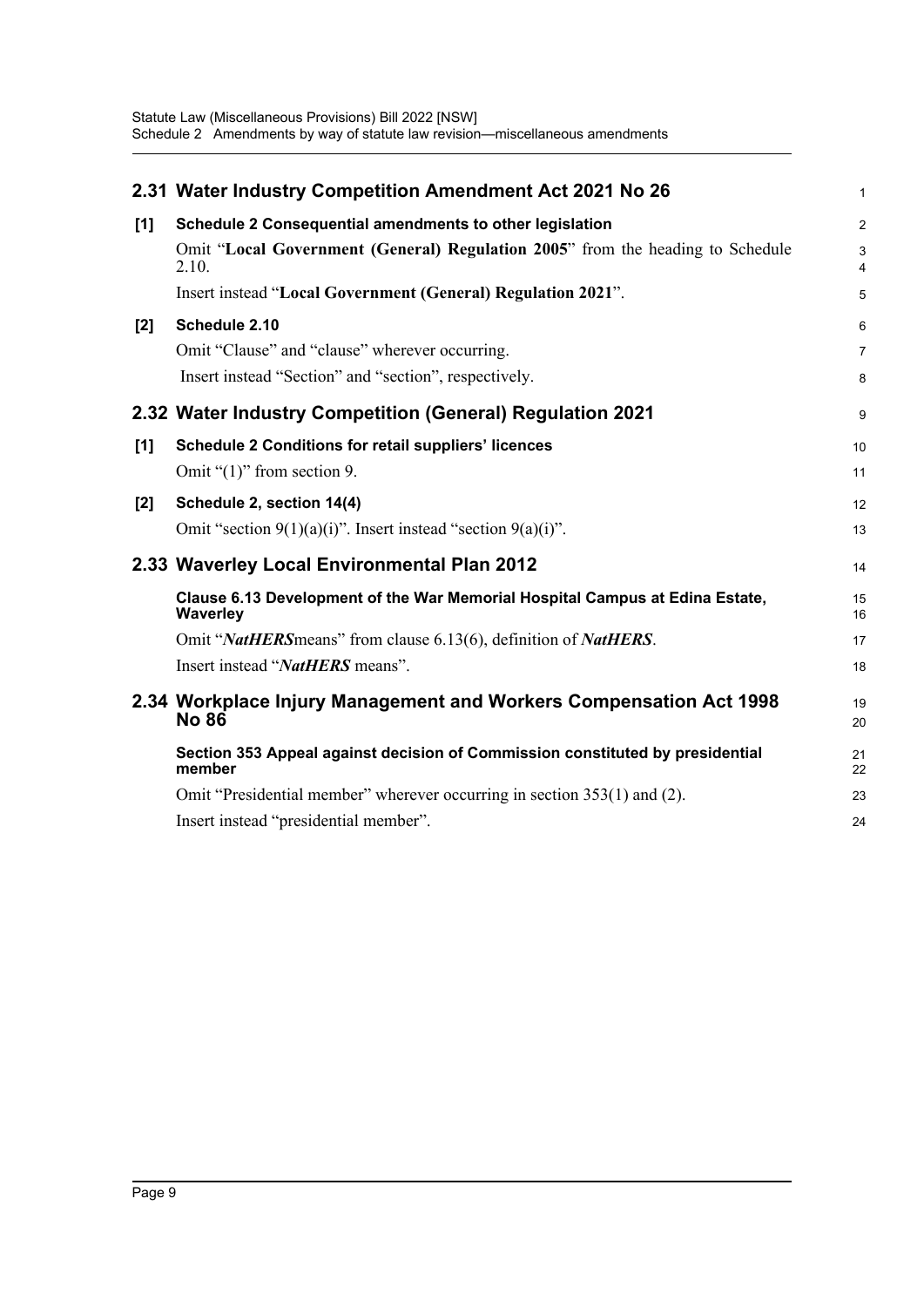### <span id="page-14-0"></span>**Schedule 3 General savings, transitional and other provisions**

### **1 Effect of amendment of amending provisions**

(1) An amendment made by Schedule 1 to an amending provision contained in an Act or instrument is, if the amending provision has commenced before the Schedule 1 amendment, taken to have effect as from the commencement of the amending provision, whether or not the amending provision has been repealed.

### (2) In this section—

*amending provision* means a provision of an Act or instrument that makes a direct amendment to an Act or instrument by—

- (a) the repeal or omission of matter contained in the amended Act or instrument without the insertion of matter instead of the repealed or omitted matter, or
- (b) the omission of matter contained in the amended Act or instrument and the insertion of matter instead of the omitted matter, or
- (c) the insertion into the amended Act or instrument of matter, not being matter inserted instead of matter omitted from the Act or instrument.

### **2 Effect of amendment or repeal on acts done or decisions made**

Unless expressly provided to the contrary, if this Act—

- (a) amends a provision of an Act or an instrument, or
- (b) repeals and re-enacts, with or without modification, a provision of an Act or an instrument,

an act done or decision made under the provision amended or repealed has effect after the amendment or repeal as if it had been done or made under the provision as amended or repealed.

#### **3 Effect of amendment on instruments**

Unless expressly provided to the contrary, an instrument made under an Act amended by this Act, that is in force immediately before the commencement of the amendment, is taken to have been made under the Act as amended.

#### **4 Revocation of repeal**

The *Interpretation Act 1987*, section 29A applies to the repeal of Acts or instruments, or provisions of Acts or instruments, by this Act.

#### **5 Regulations**

- (1) The Governor may make regulations containing provisions of a savings or transitional nature consequent on the enactment of this Act.
- (2) The provisions may, if the regulations so provide, take effect from the date of assent to this Act or a later date.
- (3) To the extent to which the provisions take effect from a date that is earlier than the date of its publication on the NSW legislation website, the provision does not operate—
	- (a) to affect, in a way prejudicial to a person, other than the State or an authority of the State, the rights of the person existing before the date of its publication, or